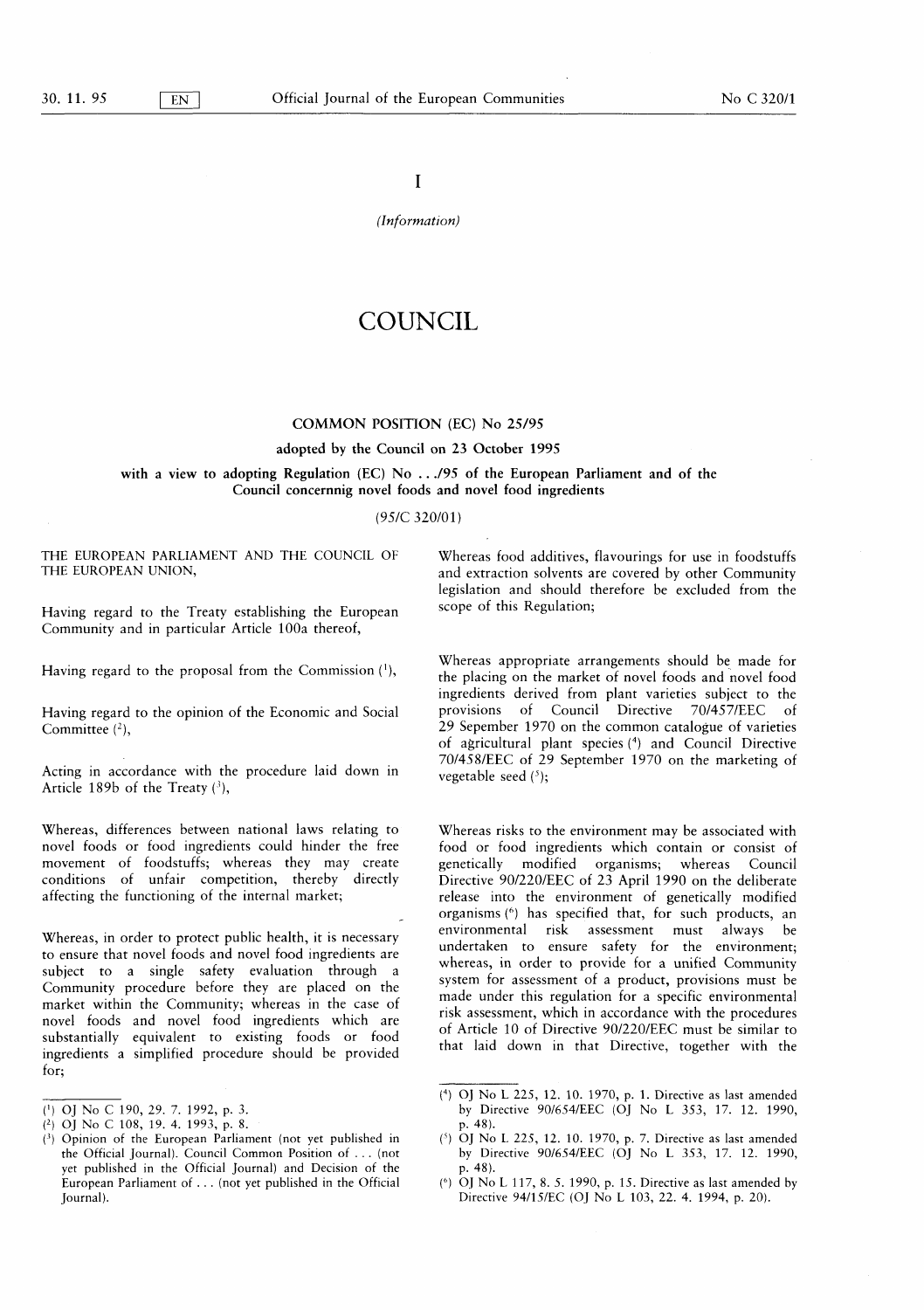assessment of the suitability of the product to be used as a food or food ingredient;

Whereas the Scientific Committee for Food instituted by Decision  $74/234/EEC$ <sup>(1)</sup> should be consulted on any question relating to this Regulation which may have an effect on public health;

Whereas Council Directive 89/397/EEC of 14 June 1989 on the official control of foodstuffs  $(2)$  and Council Directive 93/99/EEC of 29 October 1993 on the subject of additional measures concerning the official control of foodstuffs  $(3)$  apply to novel foods or food ingredients;

Whereas, without prejudice to the other requirements in Community legislation relating to the labelling of foodstuffs, additional specific requirements on labelling should be laid down; whereas these requirements must be subject to precise provisions in order to ensure that the necessary information is available to the consumer; whereas defined population groups, associated with well established practices regarding food should be informed when the presence in a novel food of matters which are not present in the existing equivalent foodstuff gives rise to ethical concerns as regards those population groups; whereas, with respect to labelling, information to the consumer on the presence of an organism which has been genetically modified within the meaning of Directive 90/220/EEC, where it does not correspond solely to a modification of its agricultural characteristics, constitutes an additional requirement applicable to the foods and foodstuffs referred to in this Regulation;

Whereas, in respect of this Regulation, provision should be made for a procedure instituting close cooperation between Member States and the Commission within the Standing Committee on Foodstuffs set up by Decision 69/414/EEC (4),

#### HAVE ADOPTED THIS REGULATION: This Regulation shall not apply to:

#### Article <sup>1</sup>

1. This Regulation concerns the placing on the market within the Community of novel foods or novel food ingredients.

2. This Regulation shall apply to the placing on the market within the Community of foods and food ingredients which have not hitherto been used for human consumption to a significant degree within the Community and which fall under the following categories:

- $(a)$  foods and food ingredients containing or consisting of genetically modified organisms within the meaning of Directive 90/220/EEC;
- (b) foods and food ingredients produced from, but not containing, genetically modified organisms;
- (c) foods and food ingredients with a new or intentionally modified primary molecular structure;
- (d) foods and food ingredients consisting of or isolated from micro-organisms, fungi or algae;
- (e) foods and food ingredients consisting of or isolated from plants and food ingredients isolated from animals, except for foods and food ingredients obtained by traditional propagating or breeding practices and which have a history of safe food use;
- (f) foods and food ingredients to which has been applied a production process not currently used, where that process gives rise to significant changes in the composition or structure of the foods or food ingredients which affect their nutritional value, metabolism or level of undesirable substances.

3. Where necessary, it may be determined in accordance with the procedure laid down in Article 13 whether a type of food or food ingredient falls under paragraph 2 of this Article.

#### Article 2

- (a) food additives falling within the scope of Council Directive 89/107/EEC of 21 December 1988 on the approximation of the laws of the Member States concerning food additives authorized for use in foodstuffs intended for human consumption  $(5)$ ;
- (b) flavourings for use in foodstuffs, falling within the scope of Council Directive 88/388/EEC of 22 June 1988 on the approximation of the laws of the Member States relating to flavourings for use in foodstuffs and to source materials for their production  $(6)$ ;

<sup>(1)</sup> OJ No L 136, 20. 5. 1974, p. 1.

<sup>(2)</sup> OJ No L 186, 30. 6. 1989, p. 23. Directive as last amended by Directive 93/99/EC (OJ No L 290, 24. 11. 1993, p. 14).

<sup>(3)</sup> OJ No L 290, 24. 10. 1993, p. 14.

<sup>(4)</sup> OJ No L 291, 19. 11. 1969, p. 9.

<sup>(</sup> $5$ ) OJ No L 40, 11. 2. 1989, p. 27. Directive as last amended by Directive 94/34/EC (OJ No L 237, 10. 9. 1994, p. 1).

<sup>(</sup> <sup>6</sup> ) OJ No L 184, 15 . 7. 1988 , p. 61 . Directive as last amended by Directive 91/71/EEC (OJ No L 42, 15. 2. 1991, p. 25).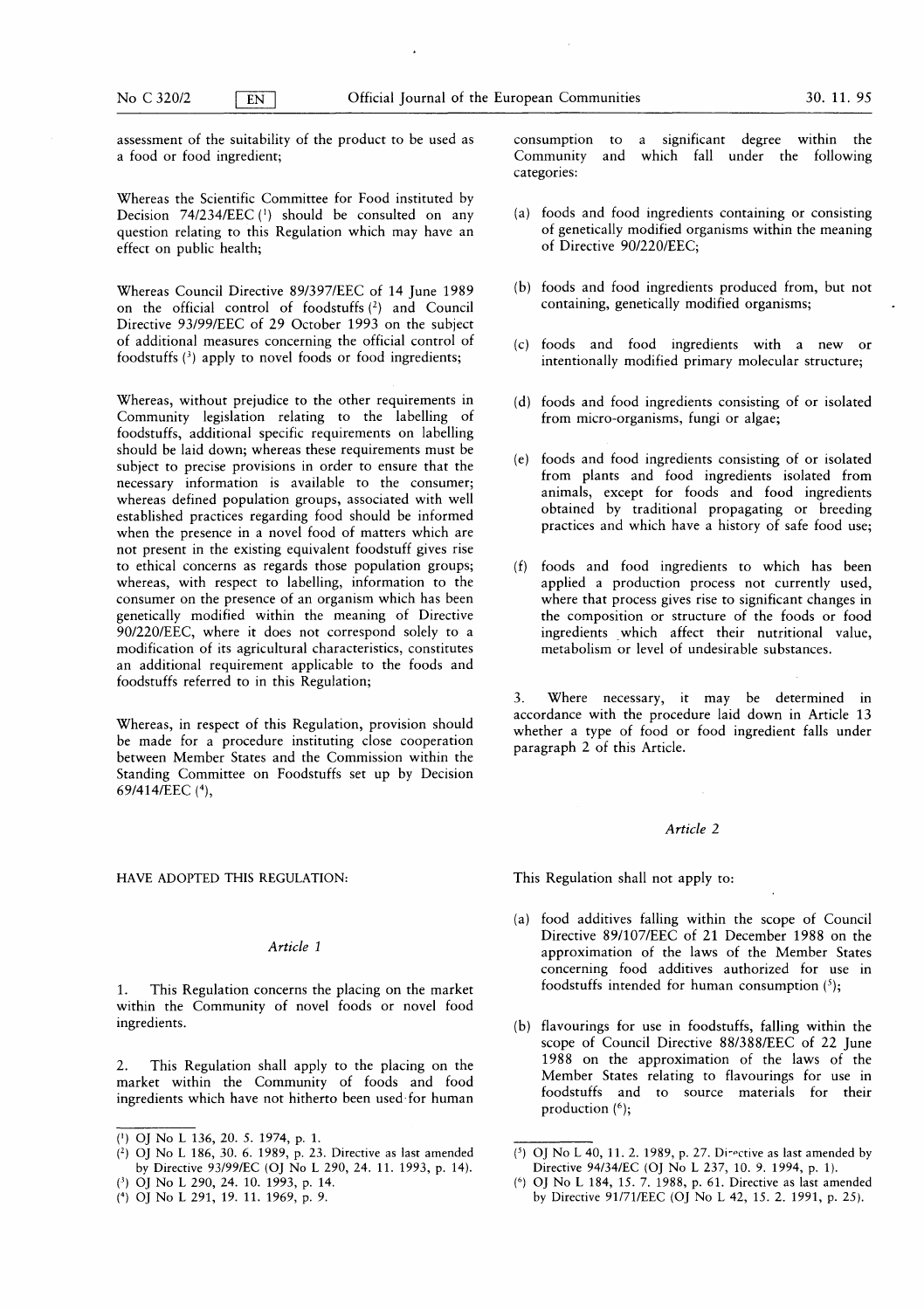(c) extraction solvents used in the production of foodstuffs, falling within the scope of Council Directive 88/344/EEC of 13 June 1988 on the approximation of the laws of he Member States on extraction solvents used in the production of foodstuffs and food ingredients  $(1)$ .

# Article 3

1. Foods and food ingredients falling within the scope of this Regulation must not:

- constitute a danger for the consumer,
- mislead the consumer,
- differ from foods or food ingredients which they are intended to replace in such a way that their normal consumption would be nutritionally disadvantageous for the consumer.

2. For the purpose of placing the foods and food ingredients falling within the scope of this Regulation on the market within the Community, the procedures laid down in Articles 4, 6, 7 and 8 shall apply on the basis of the criteria defined in paragraph <sup>1</sup> of this Article and the other relevant factors referred to in those Articles.

However, in the case of foods or food ingredients referred to in this Regulation derived from plant varieties subject to Directives 70/457/EEC and 70/458/EEC, the authorization decision referred to in paragraph 7 of this Regulation shall be taken in accordance with the procedures provided for in those Directives, provided they take account of the assessment principles laid down in this Regulation and the criteria set out in paragraph <sup>1</sup> of this Article, with the exception of the provisions relating to the labelling of such foods or food ingredients, which shall be established, pursuant to Article 8, in accordance with the procedure laid down in Article 13.

3 . Paragraph 2 shall not apply to the foods and food ingredients referred to in Article  $1$  (2) (b) where the genetically modified organism used in the production of the food or food ingredient has been placed on the market in accordance with this Regulation.

4. By way of derogation from paragraph 2, the procedure laid down in Article 5 shall apply to foods or food ingredients referred to in Article  $1(2)$  (b), (d) and (e) which, on the basis of the scientific evidence available and generally recognized or on the basis of an opinion delivered by one of the competent food assessment bodies mentioned in Article 4  $(3)$  are substantially equivalent to existing foods or food ingredients as regards their composition, nutritional value, metabolism, intended use and the level of undesirable substances contained therein.

Where necessary, it may be determined in accordance with the procedure laid down in Article 13 whether a type of food or food ingredient falls under this paragraph.

## Article 4

<sup>1</sup> . The person responsible for placing on the Community market ( hereinafter 'the applicant') shall submit a request to the Member State in which the product is to be placed on the market for the first time. At the same time, he shall transmit a copy of the request to the Commission.

2. An initial assessment as provided for in Article 6 shall be carried out.

Following the procedure referred to in Article  $6(4)$ , the Member State referred to in paragraph <sup>1</sup> shall inform the applicant without delay:

- that he may proceed with placing the food or food ingredient on the market, where the additional assessment referred to in Article  $6$  (3) is not required and that no reasoned objection has been presented in accordance with Article  $6$  (4), or
- that, in accordance with Article 7, an authorization decision is required.

3. Each Member State shall notify to the Commission the name and address of the food assessment bodies responsible in its territory for preparing the initial assessment reports referred to in Article  $6$  (2).

4. Before the date of entry into force of this<br>Regulation, the Commission shall publish Commission recommendations concerning the scientific aspects of:

- the information necessary to support an application and the presentation of such information,
- the preparation of the initial assessment reports provided for in Article 6.

5 . Any detailed rules for implementing this Article shall be adopted in accordance with the procedure laid down in Article 13.

# Article 5

In the case of the foods or food ingredients referred to in Article 3 (4), the applicant shall notify the Commission of the placing on the market when he does so. Such notification shall be accompanied by the relevant details provided for in Article  $3(4)$ . The Commission shall

<sup>(&#</sup>x27;) OJ No L 157, 24. 6 . 1988, p. 28 . Directive as last amended by Directive 94/52/EC (OJ No L 331, 21. 12. 1994, p. 10).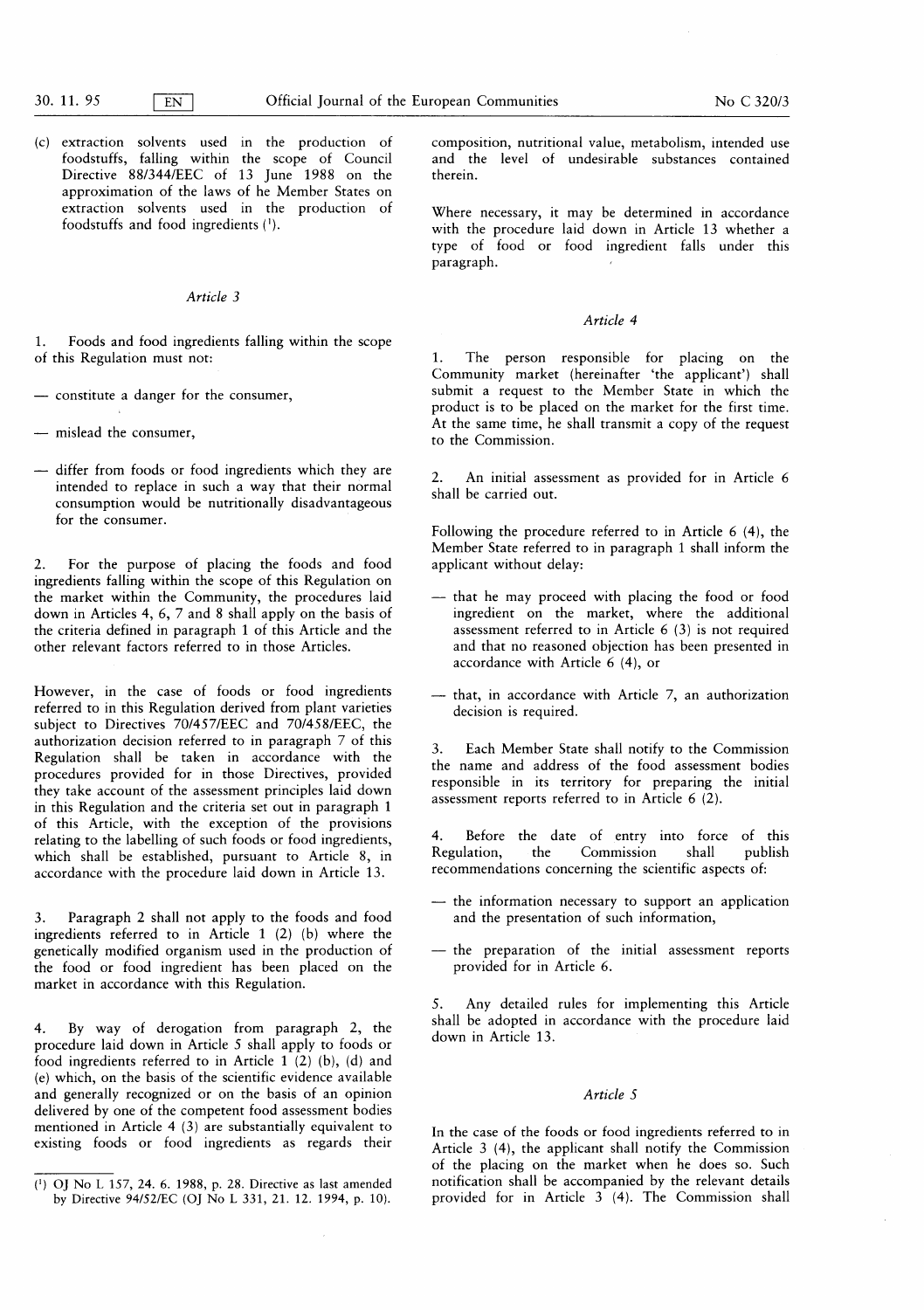$\sim$ 

transmit to Member States a copy of that notification and the state of Article 7 within 60 days and, at the request of a Member State, a copy of the said relevant details. The Commission shall publish each year a summary of those notifications in the 'C' series of the Official Journal of the European Communities.

#### Article 6

1. The request referred to in Article 4 (1) shall contain the necessary information, including a copy of the studies which have been carried out and any other material which is available to demonstrate that the food or food ingredient complies with the criteria laid down in Article  $3$  (1), as well as an appropriate proposal for the presentation and labelling, in accordance with the requirements of Article 8, of the food or food ingredient. In addition, the request shall be accompanied by a summary of the dossier.

2. Upon receipt of the request, the Member State referred to in Article  $4$  (1) shall ensure that an initial assessment is carried out. To that end, it shall either notify the Commission of the name of the competent food assessment body responsible for preparing the initial assessment report, or ask the Commission to arrange with another Member State for one of the competent food assessment bodies mentioned in Article 4 (3) to prepare such a report.

The Commission shall forward to the Member States without delay a copy of the summary provided by the applicant and the name of the competent body responsible for carrying out the initial assessment.

3. The initial assessment report shall be drawn up within a period of three months from receipt of a request meeting the conditions laid down in paragraph 1, in accordance with the recommendations referred to in Article 4 (4), and shall decide whether or not the food or food ingredient requires additional evaluation as referred to in Article 7.

4. The Member State concerned shall without delay transmit the report of the competent food assessment body to the Commission which shall circulate it to the other Member States. Within a period of 60 days from the date of circulation of the report by the Commission, a Member State or the Commission may make comments or present a reasoned objection to the marketing of the food or food ingredient concerned. The comments or objections may also concern the presentation or labelling of the food or food ingredient.

Comments or objections shall be forwarded to the Commission, which shall circulate them to Member States within the period of 60 days referred to in the first subparagraph.

The applicant shall, where a Member State asks for it, provide a copy of any pertinent information appearing in the request.

<sup>1</sup> . Where an additional assessment is required in accordance with Article  $6(3)$  or an objection is raised in accordance with Article  $6(4)$ , an authorization decision shall be taken in accordance with the procedure laid down in Article 13.

2. The decision shall define the scope of the authorization and shall establish, where appropriate:

- the conditions of use of the food or food ingredient,
- the designation of the food or food ingredient, and its specification,
- specific labelling requirements as referred to in Article 8.

3. The Commission shall without delay inform the applicant of the decision taken. Decisions shall be published in the Official Journal of the European Communities.

# Article 8

<sup>1</sup> . Without prejudice to other requirements of Community law concerning the labelling of foodstuffs, the following additional specific labelling requirements shall apply, to ensure that the consumer is informed of:

- (a) any characteristic or food property such as:
	- composition,
	- nutritional value or nutritional effects,
	- intended use of the food,

which renders a novel food or food ingredient significantly different from an equivalent existing food or food ingredient.

In such case, the labelling must mention the characteristics or properties modified, accompanied by an indication of the method by which that characteristic or property was obtained;

- (b) the presence in the novel food or food ingredient of material which is not present in an existing equivalent foodstuff, and which may have implications for the health of certain sections of the population;
- (c) the presence in the novel food or food ingredient of material which is not present in an existing equivalent foodstuff, and which may give rise to ethical concerns;
- (d) the presence of a genetically modified organism within the meaning of Directive 90/220/EEC where,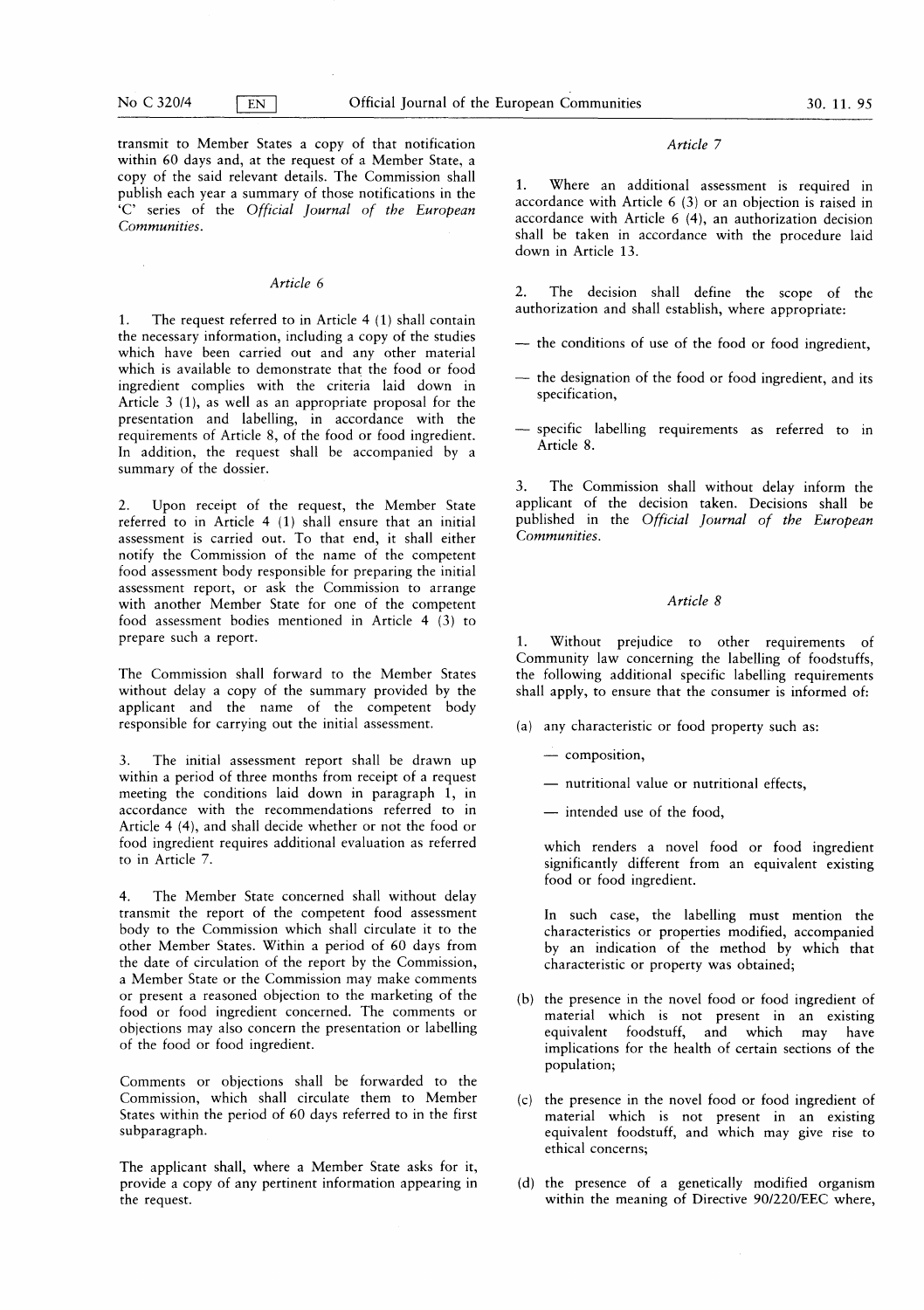according to a decision adopted in accordance with the procedure laid down in Article 13 of this Regulation, it does not correspond solely to modification of its agricultural characteristics.

2. In the absence of an existing equivalent food or food ingredient, appropriate provisions shall be adopted where necessary in order to ensure that consumers are adequately informed of the nature of the food or food ingredient.

3. Any detailed rules for implementing this Article, including those for the definition of the agricultural characteristics referred to in point  $(d)$  of paragraph 1, shall be adopted in accordance with the procedure laid down in Article 13.

1. Where a food or food ingredient falling within the scope of this Regulation contains or consists of a genetically modified organism within the meaning of Article 2 (1) and (2) of Directive 90/220/EEC, the information required in the request for placing on the market mentioned in Article  $6(1)$  shall be accompanied by:

- a copy of the written consent, if any, from the competent authority, to the deliberate release of the genetically modified organisms for research and development purposes provided for in Article 6 (4) of Directive 90/220/EEC, together with the results of the release(s) with respect to any risk to human health and the environment,
- the complete technical dossier supplying the relevant information requested in Article 11 of Directive 90/220/EEC and the environmental risk assessment resulting from this information; the results of any investigations performed for the purposes of research and development or, where appropriate, the decision authorizing the placing on the market provided for in part C of Directive 90/220/EEC.

Articles 11 to 18 of Directive 90/220/EEC shall not apply to food or food ingredients which contain or consist of genetically modified organisms.

2. In the case of food or food ingredients falling within the scope of this Regulation containing or consisting of genetically modified organisms, the decision mentioned in Article 7 shall respect the environmental safety requirements laid down by Directive 90/220/EEC to ensure that all appropriate measures are taken to avoid adverse effects on human health and the environment which might arise from the deliberate release of genetically modified organisms. During the process of evaluating requests for the placing on the market of

products containing or consisting of genetically modified organisms, the necessary consultations will be held by the Commission or the Member States with the bodies set up by the Community or the Member States in accordance with Directive 90/220/EEC.

## Article 10

Detailed rules for the protection of the information provided by the applicant shall be adopted in accordance with the procedure laid down in Article 13.

# Article 11

The Scientific Committee for Food shall be consulted on any matter falling within the scope of this Regulation Article 9 likely to have an effect on public health.

# Article 12

1. Where a Member State, as a result of new information or a reassessment of existing information, has detailed grounds for considering that the use of a food or a food ingredient complying with this Regulation endangers human health or the environment, that Member State may either temporarily restrict or suspend the trade in and use of the food or food ingredient in question in its territory. It shall immediately inform the other Member States and the Commission thereof, giving the grounds for its decision.

2. The Commission shall examine the grounds referred to in paragraph <sup>1</sup> as soon as possible within the Standing Committee for Foodstuffs; it shall take the appropriate measures in accordance with the procedure laid down in Article 13. The Member State which took the decision referred to in paragraph <sup>1</sup> may retain it until the measures have entered into force.

### Article 13

1. Where the procedure defined in this Article is to be implemented, the Commission shall be assisted by the Standing Committee for Foodstuffs, hereinafter referred to as the 'Committee'.

2. Matters shall be referred to the Committee by the Chairman, either on his own initiative or at the request of the representative of a Member State.

3. The representative of the Commission shall submit to the Committee a draft of the measures to be taken. The Committee shall deliver its opinion on the draft within a time limit which the Chairman may lay down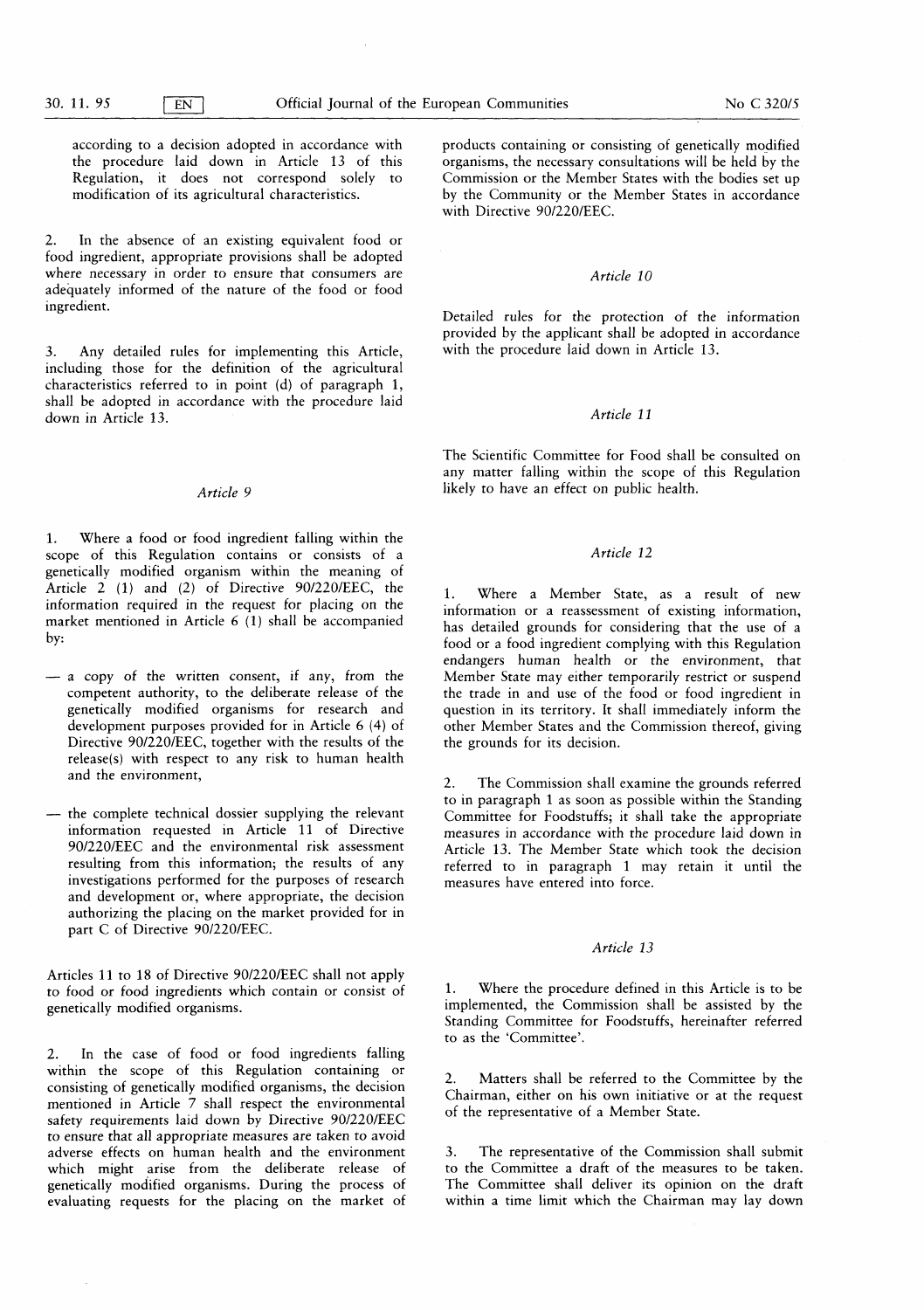according to the urgency of the matter. The opinion shall Article 14 be delivererd by the majority laid down in Article 148 (2) of the Treaty in the case of decisions which the Council is required to adopt on a proposal from the Commission. The votes of the representatives of the Member States within the Committee shall be weighted in the manner set out in that Article. The Chairman shall not vote.

- 4. (a) The Commission shall adopt the measures envisaged if they are in accordance with the opinion of the Committee .
	- (b) If the measures envisaged are not in accordance with the opinion of the Committee, or if no opinion is delivered, the Commission shall, without delay, submit to the Council a proposal relating to the measures to be taken. The Council shall act by a qualified majority.

If, on the expiry of a period of three months from the date of referral to the Council, the Council has not acted, the proposed measures shall be adopted by the Commission.

No later than five years from the date of entry into force of this Regulation and in the light of experience gained, the Commission shall forward to the European Parliament and to the Council a report on the implementation of this Regulation accompanied, where appropriate, by any suitable proposals.

## Article 15

This Regulation shall enter into force 12 months following the day of its publication in the Official Journal of the European Communities.

This Regulation shall be binding in its entirety and directly applicable in all Member States.

Done at ...

| For the European Parliament | For the Council |
|-----------------------------|-----------------|
| The President               | The President   |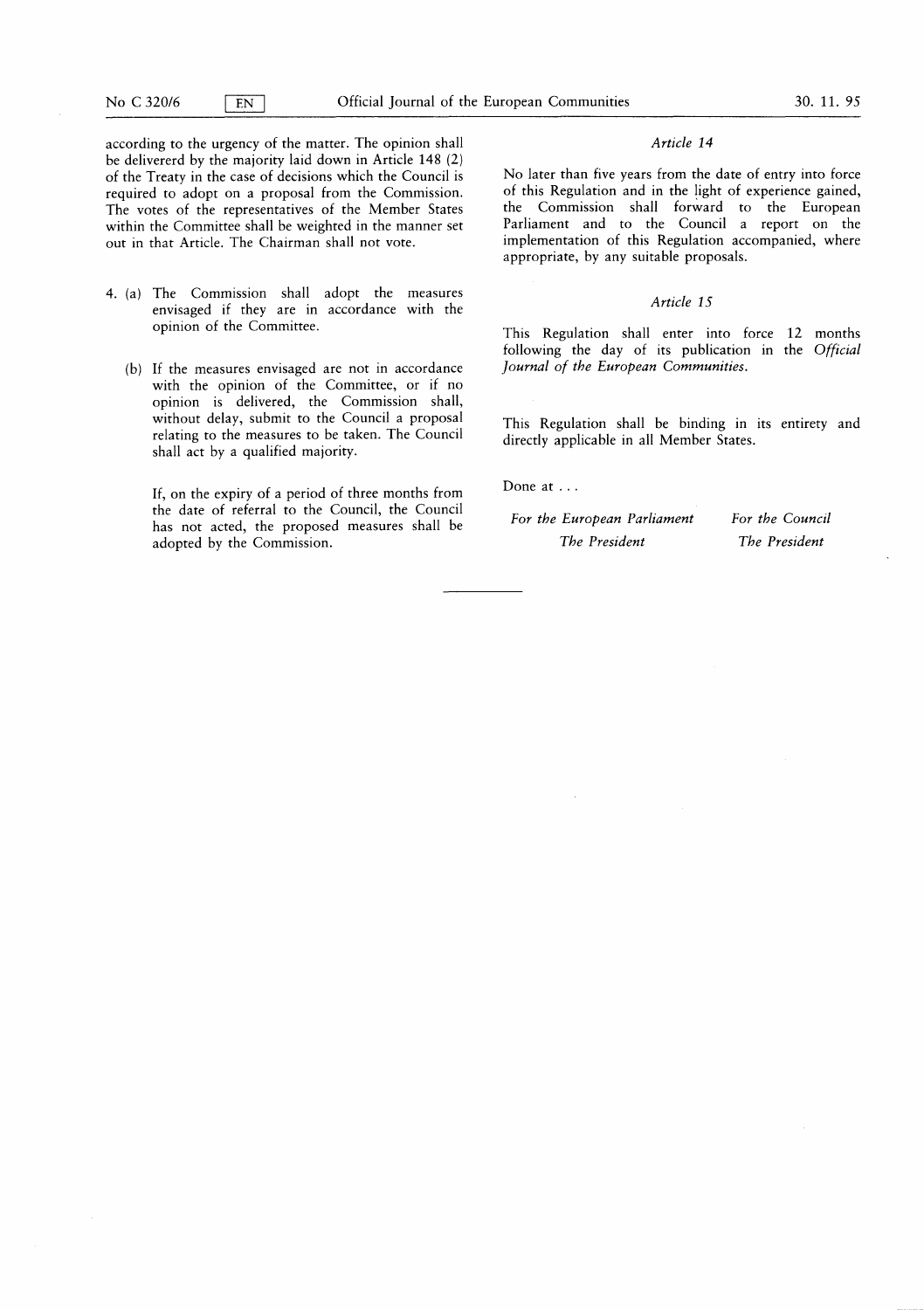# STATEMENT OF THE COUNCIL'S REASONS

#### I. INTRODUCTION

- <sup>1</sup> . On 7 July 1992 the Commission submitted to the Council a proposal for a Regulation on this subject, based on Article 100a of the Treaty (').
- 2. In response to the European Parliament's opinion, delivered on 27 October 1993  $(2)$ , the Commission submitted an amended proposal to the Council  $(3)$ .
- 3. The Economic and Social Committee delivered its opinion on 23 February 1993 (4).
- 4 . On 23 October 1995 the Council adopted a common position on the amended proposal in accordance with the procedure laid down in Article 189b (2) of the Treaty.

# II. OBJECTIVE

5 . The objective of the proposal is to introduce assessment criteria and procedures for the marketing in the Union of novel foods, i.e. foodstuffs which have not hitherto been used for human consumption to a significant degree.

The proposal is of considerable importance Union-wide for technical progress in the agri-foodstuffs sector, for the proper operation of the internal market and for consumer protection and information.

# III. ANALYSIS OF THE COMMON POSITION

- 6 . In general terms, the text has been extensively revised during discussions. The wording of the common position reflects the European Parliament's wishes on a number of important points broadly indicated below. All of the amendments to the original proposal which were approved by the Council have been accepted by the Commission.
- 7. The scope ( European Parliament amendments 14, 15 and 29 ) has been extended and specified more clearly in Article  $1(2)$  in comparison with the original proposal. However, the Council and the Commission were unable to include part of amendment 15, taking the view that additives are already covered by specific Community provisions and should therefore be excluded from the scope of the prospective Regulation.

In line with European Parliament amendments 19 and 30, the general criteria for the assessment of products are included in the enacting terms (in Article  $3$  (1)).

The Council also found a need to make clearer the relationship between this text and the Community provisions on seeds, particularly as regards assessment procedures and labelling rules (see Article  $3(2)$ ).

- 8 . The common position has considerably improved the provisions concerning the procedures in Articles 4 to 7 for the marketing of products coming within its scope  $\alpha$  (amendments 18, 20 and 21). The main points are as follows:
	- (a) a clearer and more specific breakdown of tasks between the Member States and the Commission as compared with the original proposal;

<sup>(1)</sup> OJ No C 190, 29. 7. 1992, p. 3.

 $(2)$  OJ No C 315, 22. 11. 1993, p. 139.

<sup>(3)</sup> OJ No C 16, 19. 1. 1994, p. 10.

<sup>(4)</sup> OJ No C 108, 19. 4. 1993.